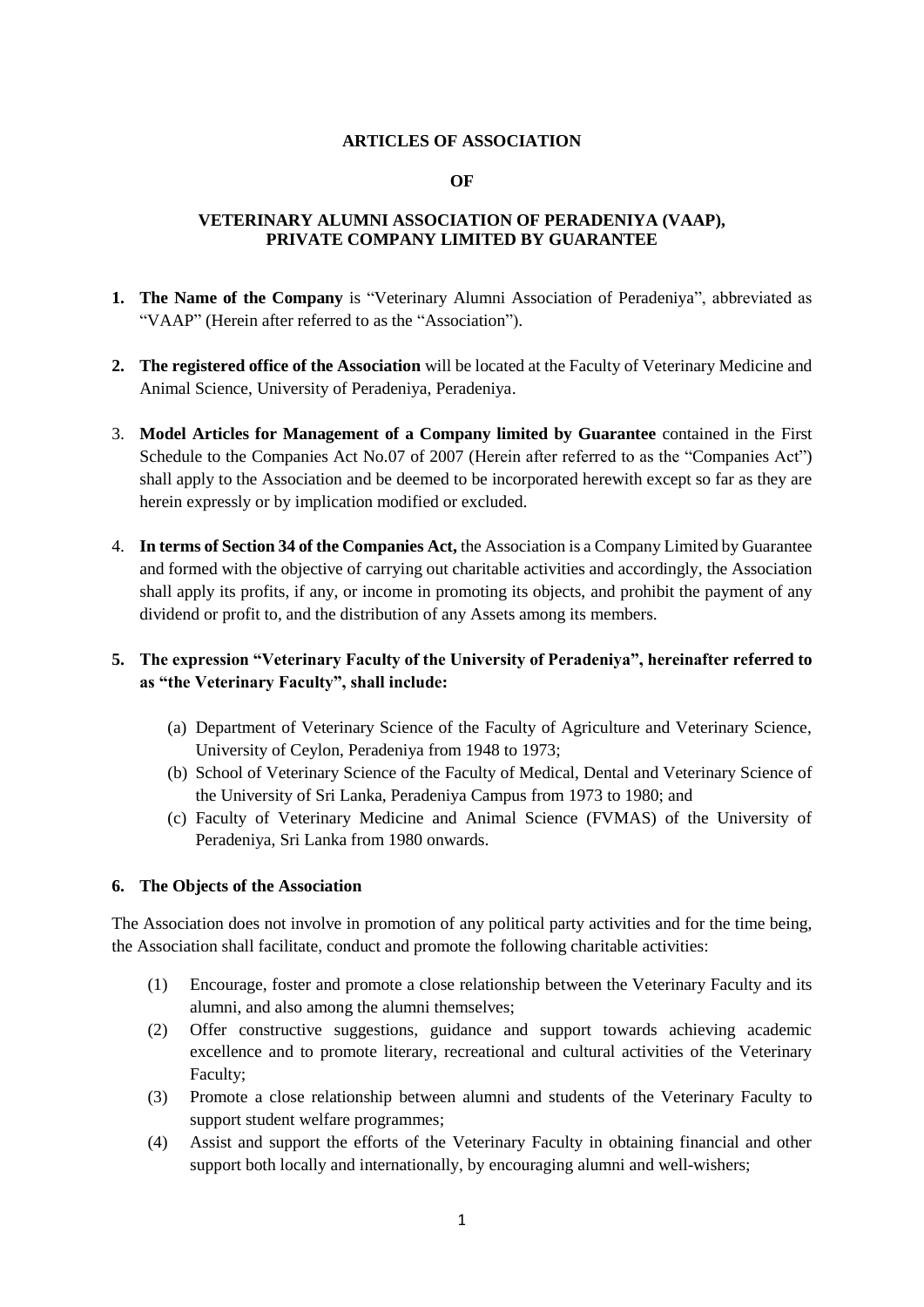- (5) Guide and assist alumni who have recently completed their courses of study to pursue higher education, obtain employment, and to engage in productive pursuits useful to society; and
- (6) Pursue any other activities consistent with the above objects of the Association.

# **7. Liability of the Members**

- (1) The liability of the members is limited.
- (2) In the event of the Association being wound up while he or she is a member, or within one year after he or she ceases to be a member, every member undertakes to contribute such amount as may be required, not exceeding Rupees one thousand, to the assets of the Association for payment of the debts and liabilities of the Association contracted before he or she ceases to be a member, and of the costs, charges and expenses of winding up, and for the adjustment of the rights of the contributories among themselves.

### **8. The Powers of the Association**

Association has the power to do anything within the law that may promote or may help to promote the Objects; in particular, the Association has the following powers:

- (1) To purchase, take on lease or in exchange, hire property, plant and machinery including computer hardware and software, furniture, fixtures, fittings and all other effects of every description and to apply for registration of any patent rights, copyrights, licenses and the like;
- (2) To maintain, sell, let, mortgage, dispose of property, plant, equipment or assets of any other description, that belongs to the Association, subject to such consents as may be required by law;
- (3) To prepare, print, produce, publish, or otherwise circulate, reports, surveys, books, articles, brochures, programs for radio, television and all communication media as the Association may think fit,
- (4) To borrow or raise money for the Objects on such terms, and on such security, as may be thought fit with such consents as are required by law; provided that the Association shall not undertake Taxable Trading activities;
- (5) To present, produce, promote, organize, manage and conduct any public meetings, performances, lectures, classes, debates, conferences, libraries, demonstrations or exhibitions;
- (6) To take and accept any gift of money, property or other assets for any one or more of the Objects;
- (7) To raise funds and invite and receive contributions from any person or persons whatsoever by way of subscription or otherwise, provided that the Association shall not undertake any Taxable Trading activities in raising funds for its Objects;
- (8) To draw, make, accept, endorse, discount, execute and issue promissory notes, bills, cheques and other instruments and to operate bank accounts;
- (9) To invest moneys of the Association not immediately required for its purposes or upon such investments, securities or property as may be thought fit subject nevertheless to such conditions (if any) and such consents (if any) as may for the time being be imposed or required by law and to set aside funds for special purposes or as reserves;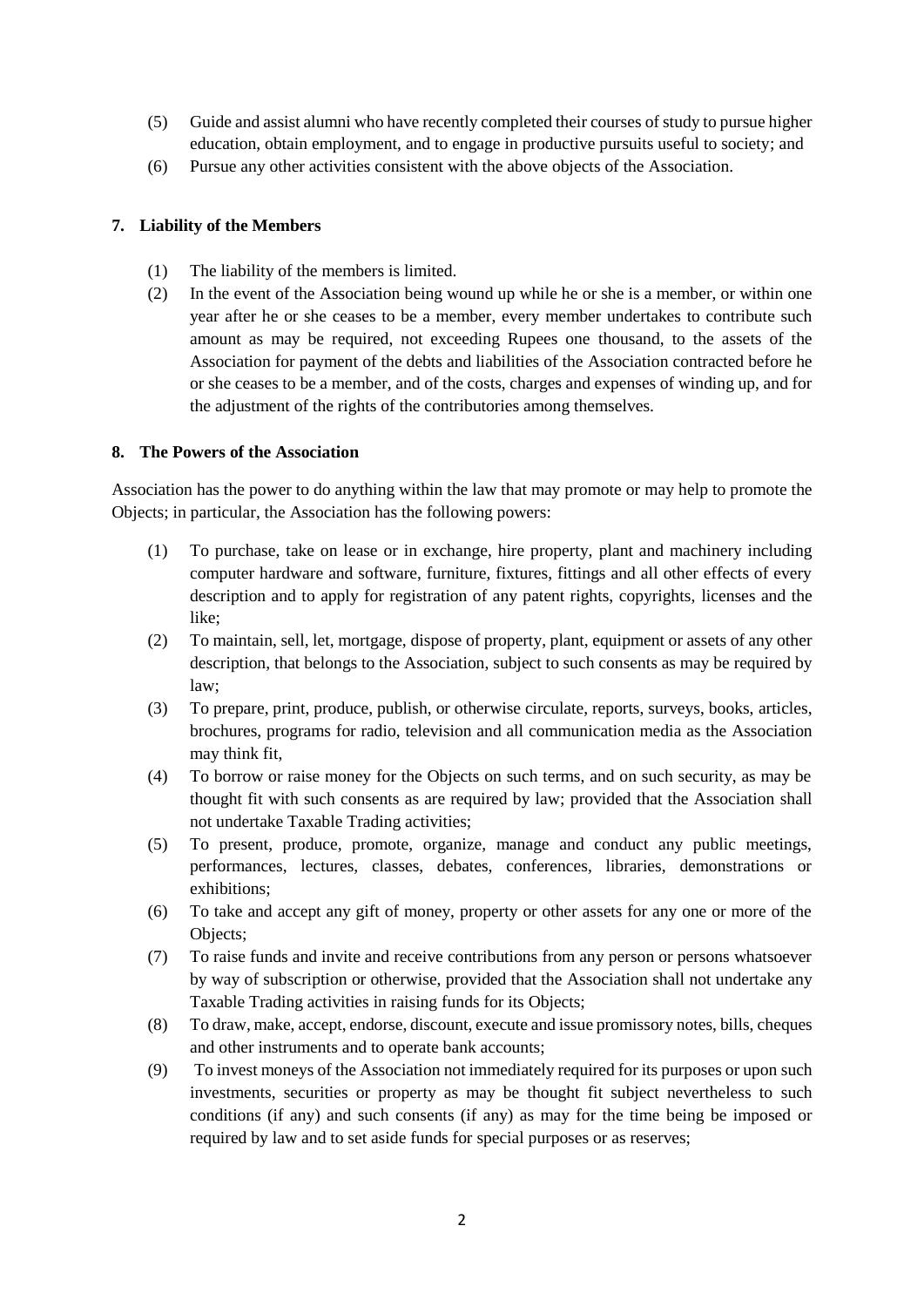- (10) To make any donations in cash or assets, or establish or support or aid in the establishment or support of, and to lend money (with or without security) to or for, any charitable associations or institutions with objects similar to the Objects of the Association;
- (11) To undertake and execute charitable trusts; subject to the provisions contained in these Articles, to engage and pay any person or persons whether on a full time or part time basis or whether as consultant or employee to supervise, organize, carry on the work of and advise the Association;
- (12) To grant retirement benefits to employees or former employees of the Association and to the widows, widowers, children and other dependents of deceased employees who are in necessitous circumstances, and to pay retirement benefits for employees or former employees of the Association, their widows, widowers, children and other dependents as required by the applicable law;
- (13) To amalgamate with any companies, bodies, societies or associations which shall be charitable by law and have objects broadly similar to the Objects and prohibit payment of any dividend or profit to, and the distribution of any of their assets amongst, their members at least to the same extent in the case of members of the Association by these Articles;
- (14) To pay out of funds of the Association the reasonable and proper costs, charges and expenses necessary for the formation and registration of the Association;
- (15) To give and receive guarantees and indemnities;
- (16) To promote or undertake study or research and disseminate the results of such research;
- (17) To provide or procure the provision of services, education, training, consultancy, advice, support, counseling, guidance, grants, scholarships, awards or materials in kind and to enter into contracts and grant agreements in respect of the same and to act as agent on behalf of any third party or as principal in respect of such activities; and
- (18) To do all such other lawful things as are necessary for the attainment of the Objects.

### **9. Use of Profit, Income and Properties of the Association**

- (1) The profits, income, capital and property of the Association shall be applied solely towards the promotion of its Objects and no portion thereof shall be paid or transferred, directly or indirectly, by way of dividend, bonus or otherwise howsoever by way of profit, to members of the Association and no director of the Association shall be appointed to any office of the Association paid by salary or fees or receive any remuneration or other benefit in money or money's worth from the Association, provided that nothing herein shall prevent any payment in good faith by the Association.
- (2) Reasonable and proper remuneration to any member, officer or employee of the Association, not being a director, for any services rendered to the Association and of reasonable travelling expenses necessarily incurred in carrying out the duties of any member, officer or employee of the Association.
- (3) Reasonable and proper remuneration of Director hereafter called "member of the executive committee" for services actually rendered to the Association (except for services rendered in his capacity as a member of the committee or trustee), provided that:
	- (a) The number of members of the committee so remunerated in any accounting period shall not exceed a majority of the Board of Directors hereafter called "Executive Committee";
	- (b) That no resolution to approve such remuneration to a member of the committee shall be effective unless it is passed at a meeting of the Executive Committee;
	- (c) Such member of the committee shall not vote on any resolutions relating to his engagement by the Association;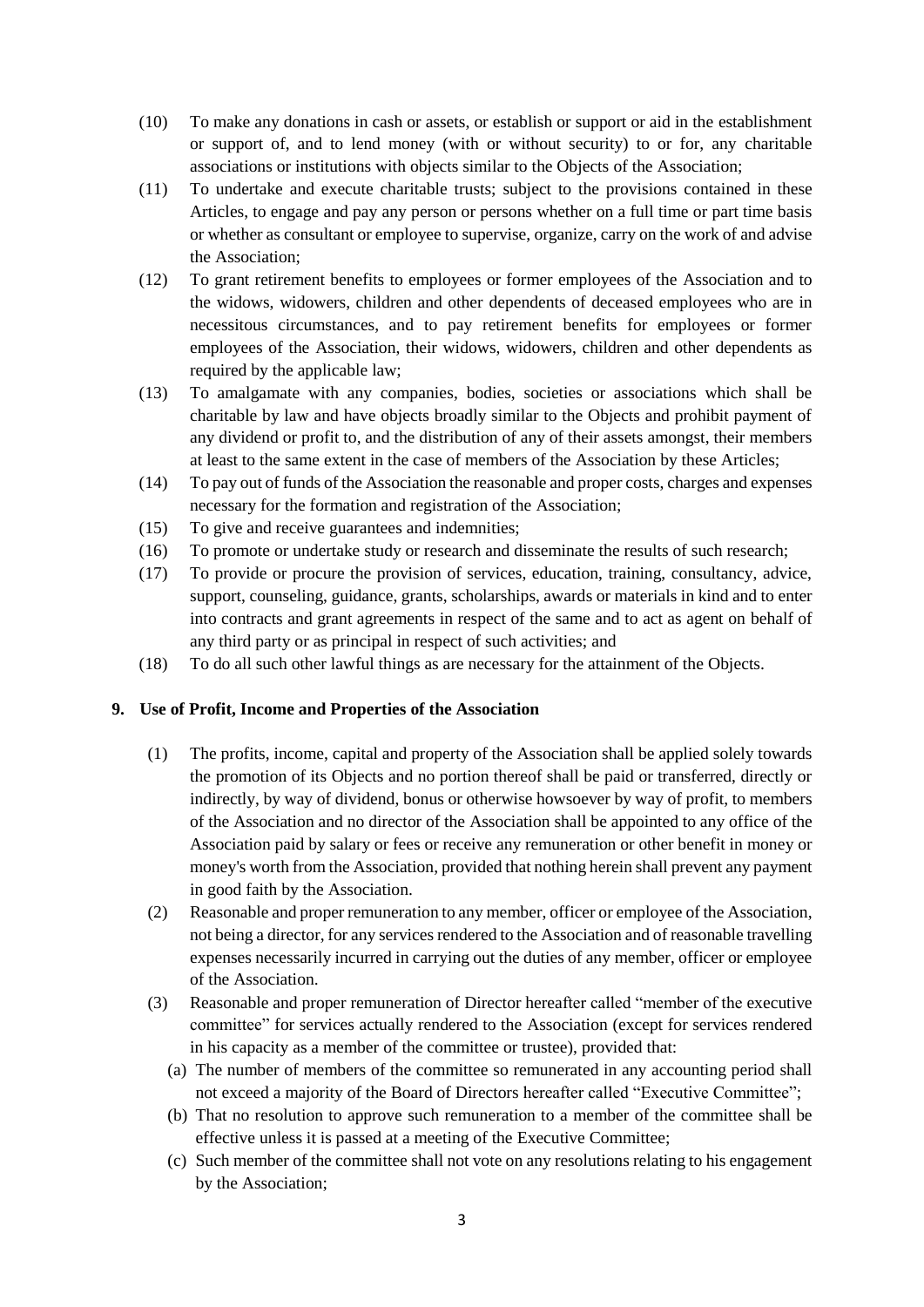- (d) The remuneration or maximum remuneration payable to the member of the committee shall be set out either in the resolution approving such remuneration or in a written agreement between the member of the committee and the Association.
- (4) Reasonable and proper rent for premises demised or let by any member of the Association or of any member of the committee.
- (5) Reasonable out-of-pocket expenses incurred by any member of the committee for:
	- (a) any premium in respect of any indemnity insurance to cover the member of the committee (or any of them) from and against all such risks incurred in the course of the performance of their duties as may be thought fit, provided that any such insurance must not extend to any claim arising from criminal neglect, deliberate default, breach of trust or breach of duty on their part or to any claim arising from any act or omission which such person knew to be a breach of trust or breach of duty or which was committed by such person in reckless disregard as to whether it was a breach of trust or breach of duty or not; and
	- (b) any indemnity against liabilities incurred in the performance of his or her duties permitted by the Articles of the Association.

### **10. Alteration to Articles of the Association**

- (1) No alterations to these Articles may be made which would cause the Association to cease to be a charity in law. Other alterations to these Articles may only be made by special resolution.
- (2) Alterations may only be made to:
	- (a) The Objects or
	- (b) Any clause of the Articles which
		- i. Directs the way the property of the Association is to be applied on dissolution or
		- ii. Would provide authorization for reasonable and proper benefit to be obtained by the member of the committee or members of the Association.
- (3) Prior written approval of the Companies Registrar must be obtained for all the alterations to be made after incorporation of Association as required under section 34 (4) of the Companies Act and all future copies of the Articles issued must contain the alteration.

### **11. Winding Up and Transferring of Remains of the Association**

If upon the winding-up or dissolution of the Association, remains, if any, after satisfaction of all debts and liabilities, shall not be paid to or distributed among the members of the Association, but shall be given or transferred to some other charitable body or bodies having objects similar to the Objects and prohibit the distribution of its or their income, capital and property to an extent at least as great as is imposed on the Association under or by virtue of clauses contained in these Articles, such body or bodies to be determined by the members of the Association before the time of dissolution, and if and so far as effect cannot be given to such provision, then to some other charitable object.

### **12. The Dean of the FVMAS shall be the Patron of the Association.**

The Dean shall be invited to all meetings of the Association and may attend in his capacity as the Patron, but shall not have voting rights.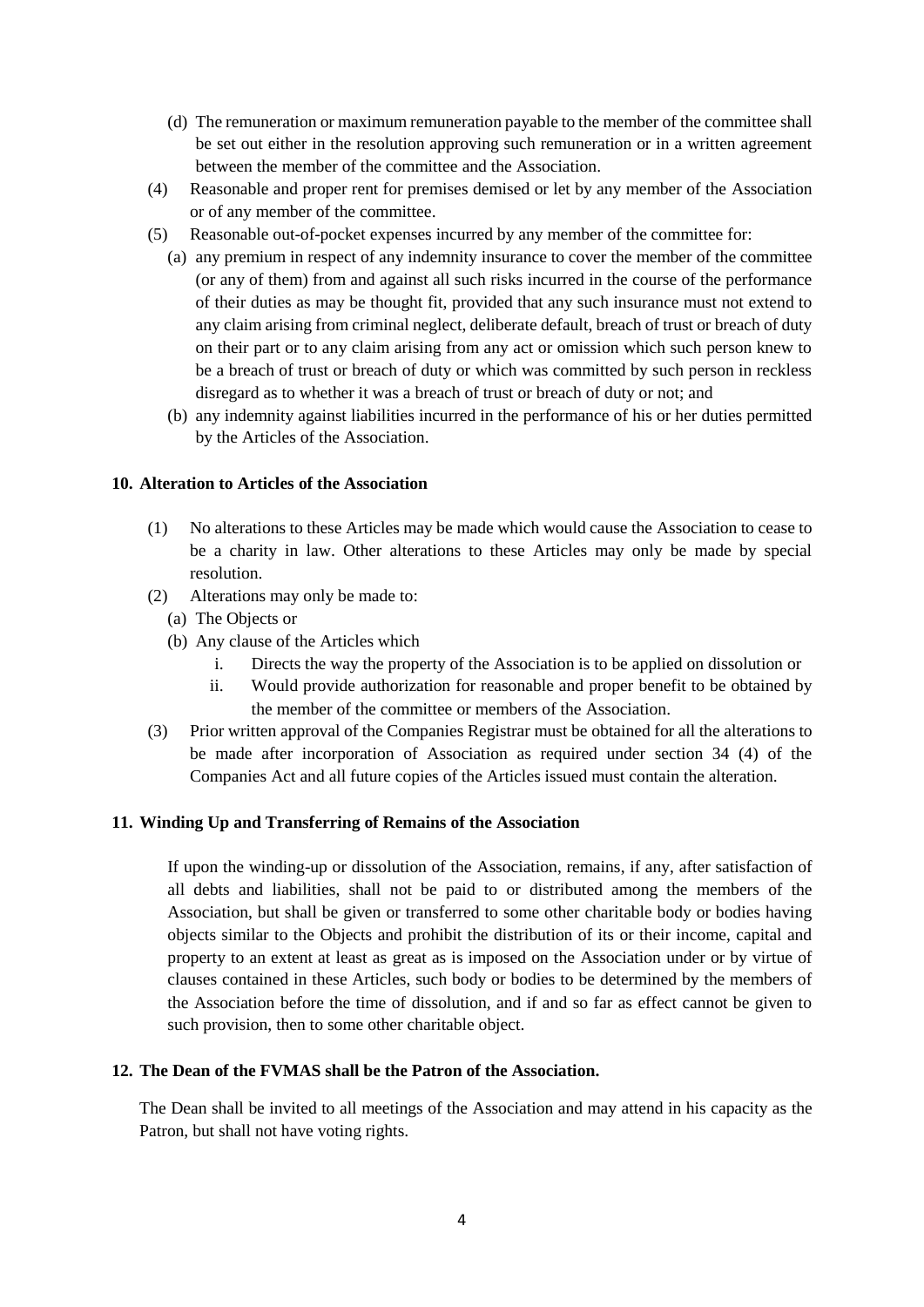# **13. Members of the Association**

(1) Eligibility Criteria

Membership of the Association shall consist of two categories as given below and both such categories shall be for the lifetime of the person:

(a) Regular Member

Any person who has received a degree, at any level, from the Veterinary Faculty; Or

Any graduate of a recognized institute other than the Veterinary Faculty who is or has been a member of the academic staff of the Veterinary Faculty for a minimum period of three years.

(b) Honorary Member

Any person who is not eligible to be a regular member and has rendered distinguished service to the Veterinary Faculty and / or to the Association.

- (2) Admission to Membership
	- (a) Regular Membership:
		- i. An application shall be made to the Association on the prescribed form;
		- ii. The application shall be approved by the Executive Committee; and
		- iii. The lifetime membership fee shall be paid as prescribed from time to time in the By-laws.
	- (b) Honorary Membership:
		- i. Nomination by Executive Committee of the Association; and
		- ii. On a simple majority approval at an Annual General Meeting of the membership of the Association.
- (3) There is no limit on the number of members of the Association.
	- (a) All the members have the right to attend meetings of the Association.
	- (b) Every member of the Association shall sign the register of members on becoming a member.
	- (c) There shall be no joint members.

### **14. Cessation of Membership of the Association**

A member will cease to be a member on:

- i Death;
- ii Rendering of resignation; or
- iii Removing from membership on disciplinary grounds as specified on the By-laws.

### **15. Meetings of Members of the Association**

(1) Annual General Meeting (AGM)

The Association may hold an AGM in addition to any other meetings in that year, if the Executive Committee elects to call such a meeting, and shall describe it as an AGM in the notice calling the meeting. The AGM shall be held at such time and place as the Executive Committee decides.

- (2) General Meeting
	- (a) The members of the Executive Committee may call a general meeting whenever it thinks fit.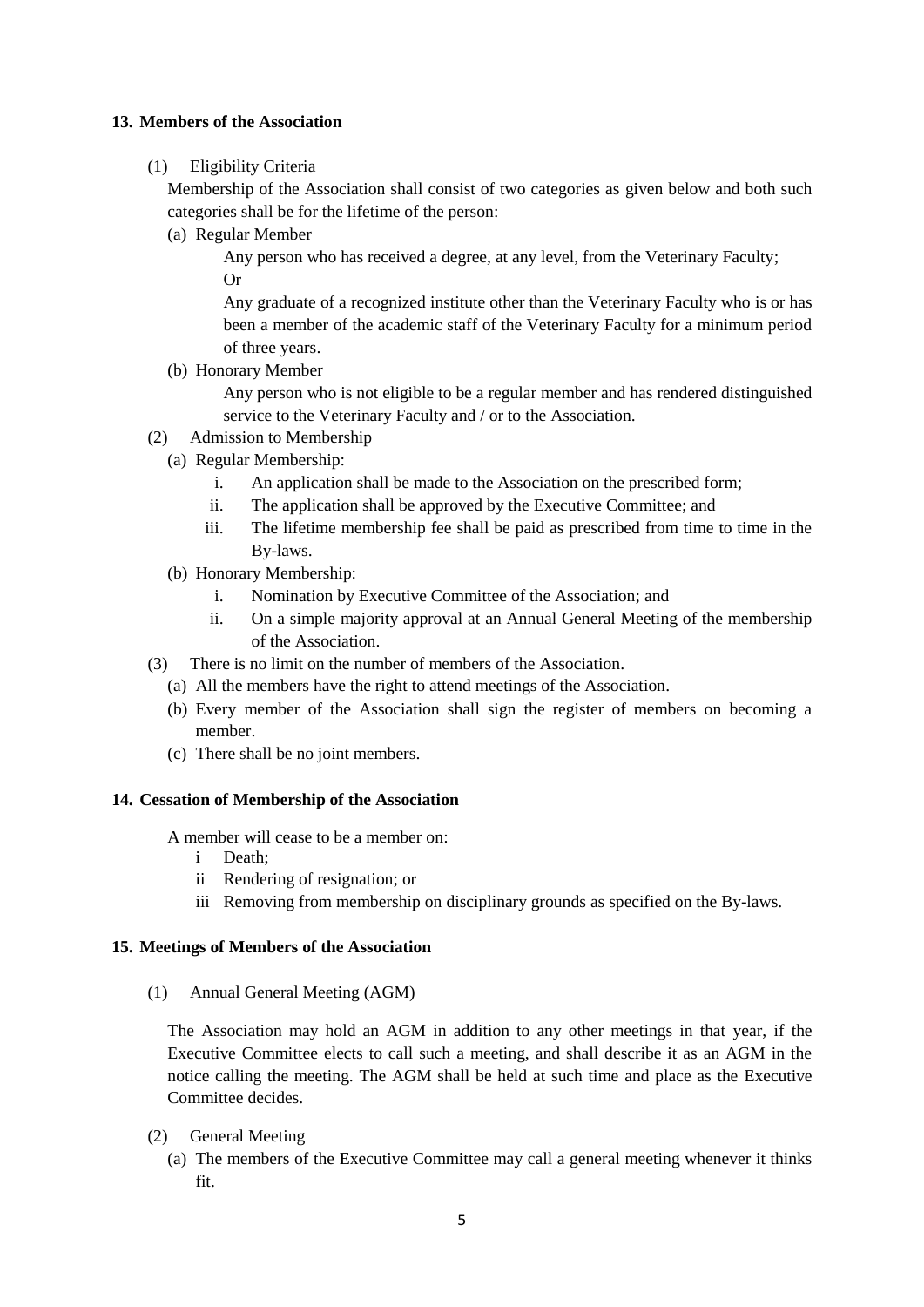(b) A general meeting may also be called by members of the Association holding at least ten per cent of the voting rights of all the members entitled to vote at general meetings in accordance with the Companies Act.

## **16. Notice of Meetings of the Association**

- (1) An annual general meeting or a general meeting must be called by giving at least 14 Clear Days' notice in writing and these notices must specify the place, date, time and the general nature of any business and, in the case of a special resolution the exact wording of the resolution must be set out in the notice.
- (2) The notice must also include a statement informing the members of their right to appoint a proxy to exercise their rights to attend, speak and vote at the meeting. Notice of the meeting must be given to every member and everyone entitled by these Articles to receive it and must be given in accordance with these Articles. A meeting may be held on shorter notice if it is agreed by not less than 90 per cent of the members entitled to attend and vote at it.
- (3) "Clear" means not counting the day on which the notice is received (or is treated as being received under these Articles) by the members, and not counting the day of the meeting itself.
- (4) If by accident, notice of a meeting is not given to a person who is entitled to receive notice of that meeting that will not invalidate the proceedings at the meeting.

## **17. Quorum and Proceedings at a Meeting of Members**

- (1) Quorum is thirty members or 1/3 (one third) of general membership, whichever is less, present in person or by proxy holder, who is entitled to vote on the business to be transacted at the meeting.
- (2) No business may be transacted at any general meeting unless a quorum of members is present within half an hour before the time set for meeting.
- (3) However, if there is no quorum present within half an hour after the time set for the meeting, it shall be dissolved if it was called by a members' requisition and in any other case it shall be adjourned to the same day in the next week, at the same time and place, or to such other day and at such other time and place as the Executive Committee decides and it will not be necessary to give notice of the adjourned meeting. If there is no quorum present within half an hour after the time set for the adjourned meeting, the members present shall be a quorum.
- (4) If a meeting is quorate, the chairperson may, with the consent of the members present at the meeting (and shall, if a majority of them direct him to do so) adjourn the meeting to another time and (if he or she thinks fit) another place, but no business shall be transacted at an adjourned meeting other than the business left unfinished at the meeting from which the adjournment took place. It will not be necessary to give notice of an adjournment or of the business to be transacted at an adjourned meeting, unless the meeting is adjourned for 30 days or more, in which case, notice of the adjourned meeting must be given as in the case of the original meeting.
- (5) The chairperson of the Executive Committee shall preside as chairperson at every general meeting of the Association, or if there is no chairperson of the Executive Committee or if he or she is not present within 15 minutes after the time set for the meeting or is unwilling to act as chairperson, the members of the Executive Committee present shall elect the chairperson of the meeting.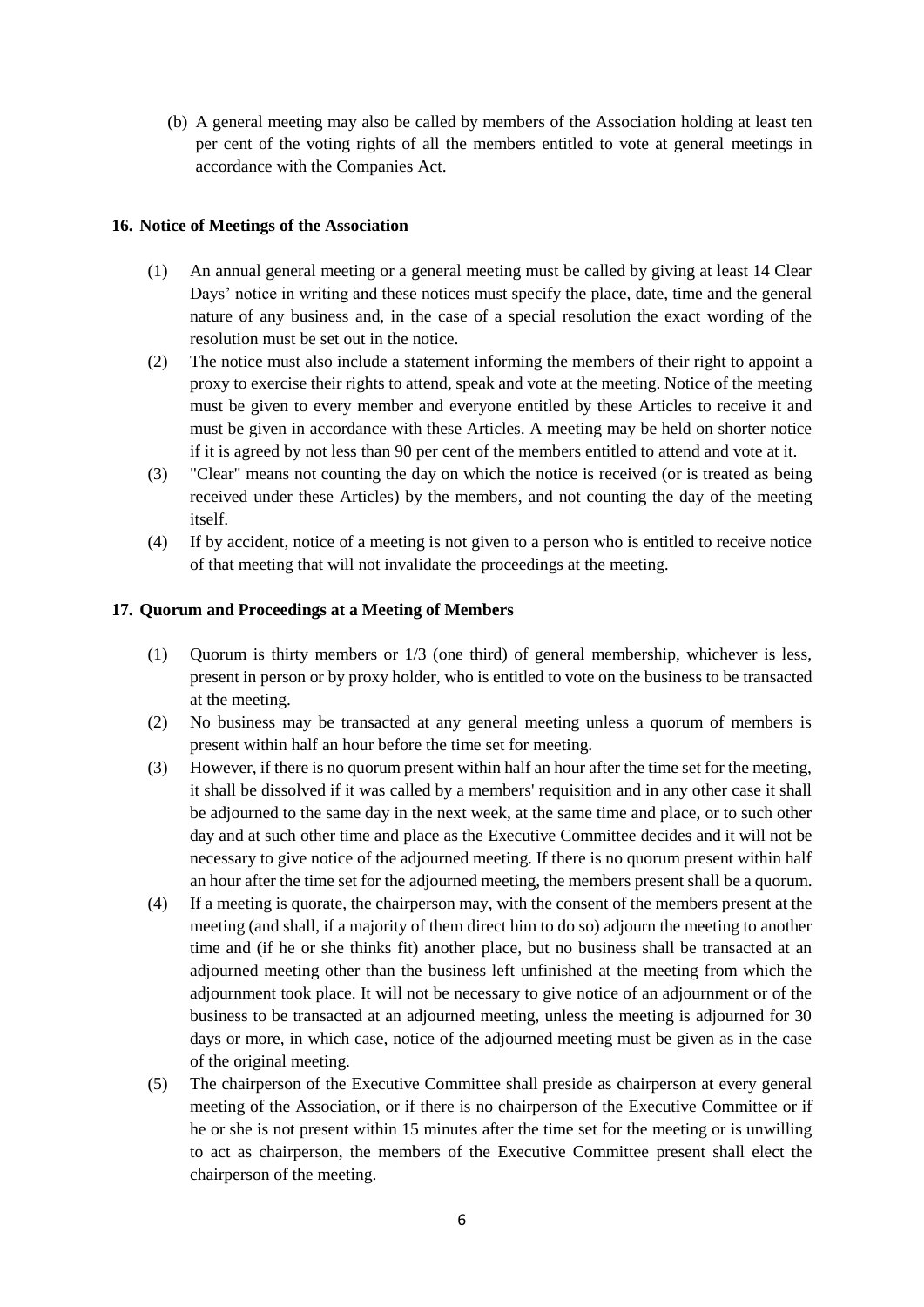## **18. Attending Meetings and Voting**

Both regular and honorary members have right to attend meetings of the Association. However, while regular members have the right for voting at meetings and for holding positions in the Executive Committee, honorary members do not have the right for voting at meetings and for holding positions in the executive committee.

## **19. Appointment of a Proxy**

- (1) A member of the Association may appoint a person as his proxy to attend general meetings in his place and to speak at such general meetings and to vote by show of hands or on a poll. A proxy need not be a Member of the Association. Appointment of a proxy shall not preclude a member from attending and voting in person at the meeting or any adjournment thereof.
- (2) If members are to be given an opportunity of voting for or against a resolution or resolutions, the form of proxy shall contain voting instructions on each resolution to be completed by the member. The form will also state that unless otherwise instructed, the proxy will vote as he/she thinks fit.
- (3) A written form of proxy must be received at the Office not less than 24 hours before the time set for the meeting or the adjourned meeting. When calculating this period, any part of a day that is not a working day shall not be counted.
- (4) A form of proxy may be sent by electronic communication only where an address has been specified for the purpose of receiving electronic communications in the notice convening the meeting or in the form of proxy sent out by the Association in relation to the meeting, in which case, the form of proxy must be received at that address not less than 24 hours before the time set for the meeting or adjourned meeting.
- (5) A form of proxy will not be valid unless it is deposited, delivered or received in the manner described above. In this Article and the next, "address" in relation to electronic communications, includes any number or address used for the purposes of such communications.

### **20. Revocation of Proxy**

The appointment of a proxy may only be revoked by a notice of revocation received by the Association by the same means as permitted for sending the form of proxy, before the start of the meeting or adjourned meeting at which the vote is given or the poll demanded or (in the case of a poll taken otherwise on the same day as the meeting or adjourned meeting) the time set for taking the poll. Unless the notice of revocation is received by the Association in time, a vote given or poll demanded by a proxy for a member will be valid.

### **21. Casting of Votes**

(1) At any general meeting, a resolution put to the vote at the meeting is decided by a show of hands by members unless a poll is demanded. A poll may be demanded, before or after the result of the show of hands is declared, by members not less than five having voting rights at the meeting.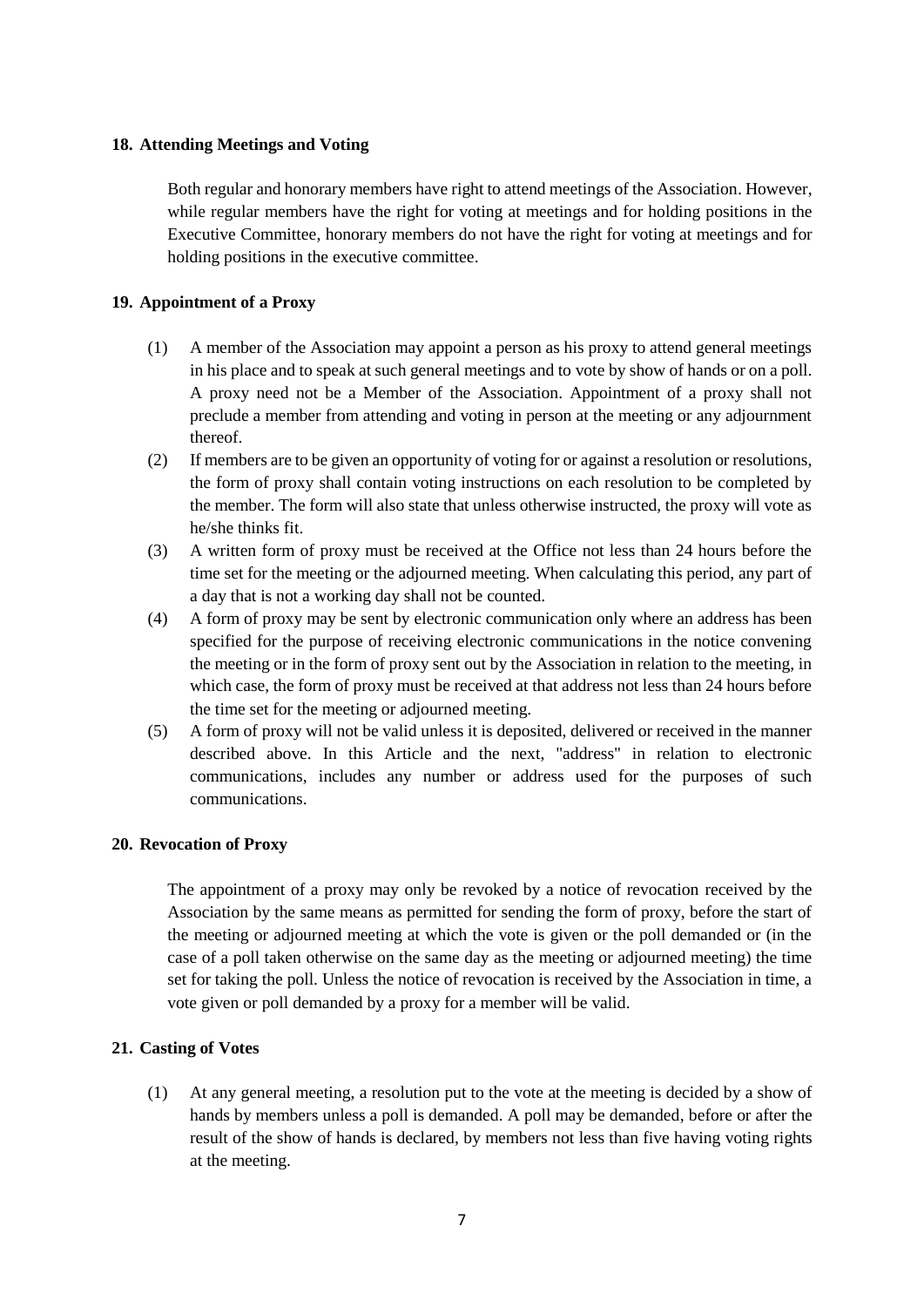- (2) The chairperson of a members' meeting is not entitled to a casting vote and no poll may be demanded on the election of a chairman of a meeting or on any question of adjournment.
- (3) Members may vote by proxy.

# **22. Amendment to a Proposed Resolution**

- (1) An amendment may be proposed to any resolution proposed as an ordinary resolution, provided that such amendments are within the scope of the notice of the meeting and are no more onerous on the Association than the original text of the resolution and that the amendments do not have the effect of negating the substantive resolutions.
- (2) In the case of a resolution duly proposed as a special resolution, no amendment thereto (other than amendment to correct a patent error) may in any event be considered or voted upon.

# **23. Written Agreement to Resolution**

- (1) Except in the case of a resolution to remove a member of the committee or the auditors before the expiry of their term, members may pass a valid resolution without a meeting being held, but for the resolution to be valid:
	- (a) It must be in Writing;
	- (b) In the case of a special resolution it must be stated on the resolution that it is a special resolution, and it must be signed by at least 60 per cent of all those members (or their duly authorized representatives) entitled to receive notice of and to attend general meetings;
	- (c) In the case of an ordinary resolution it must be signed by a majority of all those members (or their duly authorized representatives) entitled to receive notice of and to attend general meetings;
	- (d) It may consist of two or more documents in identical form signed by members; and
	- (e) The passing of the resolution must comply with any other requirements of the law from time to time.
- (2) A written resolution is passed when the required majority of eligible members have signified their agreement to it.

# **24. Validity of a Resolution**

At any meeting, a regulation cannot be made that overrides the Companies Act or Articles that invalidates any prior act of the members of the committee which would otherwise have been valid.

# **25. The Make-up and Election of the Executive Committee**

The members of Executive Committee shall consist of not less than twenty-three office bearers elected at the AGM as follows, and there shall be no maximum number of the Executive Committee.

- (1) Appointment of sixteen (16) number of Committee members by the Association members
	- President
	- President Elect
	- Two Vice Presidents
	- General Secretary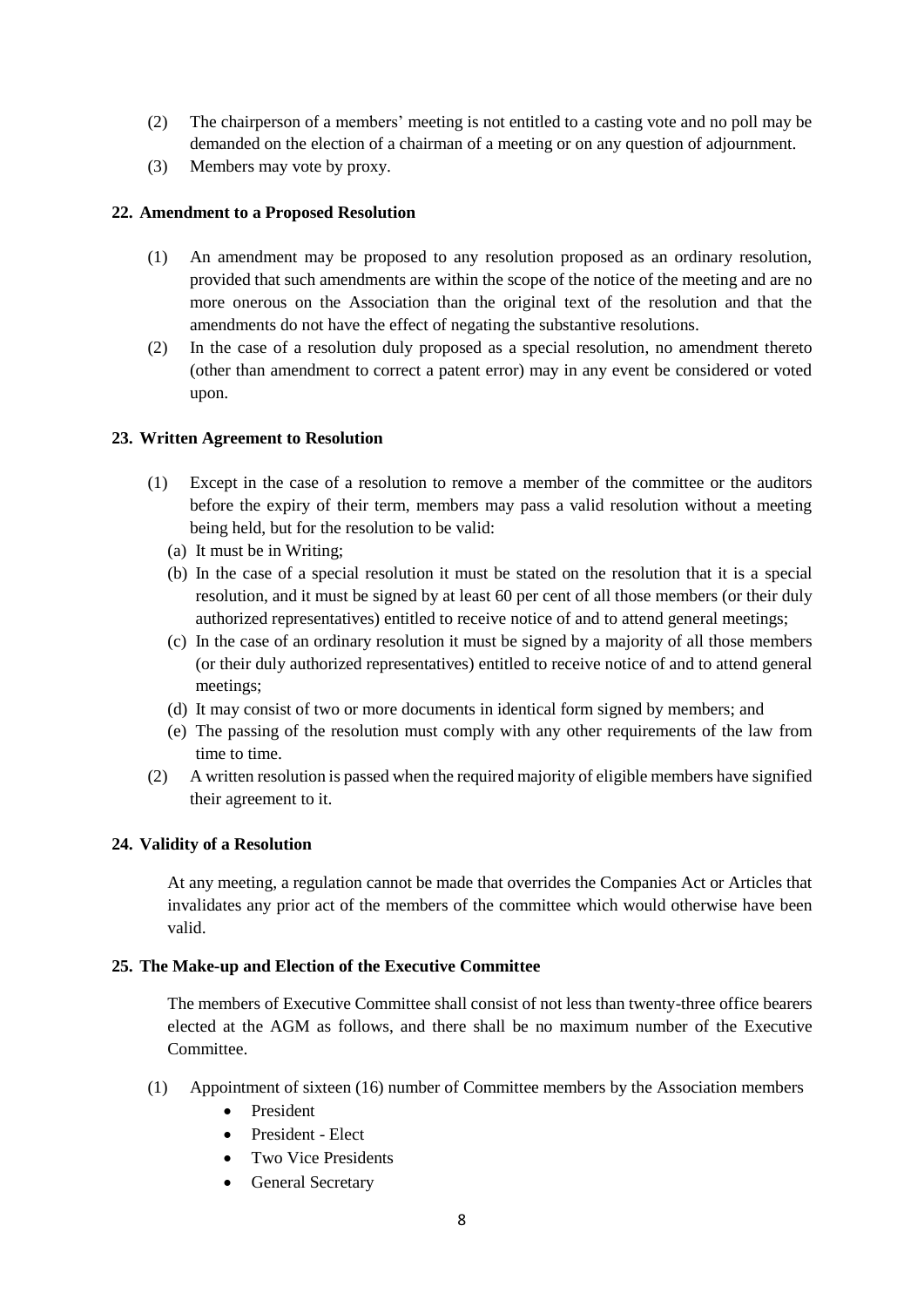- Assistant Secretary
- Treasurer
- Assistant Treasurer
- Editor
- Seven Committee members
- (2) Automatic appointments of three (3) number of Committee members from the immediate previous Executive Committee
	- President
	- General secretary
	- Treasurer
- (3) Automatic appointments of four (4) number of ex–officio members
	- Director General, Department of Animal Production and Health
	- President, Sri Lanka Veterinary Association
	- President, Veterinary Council of Sri Lanka
	- President, Sri Lanka College of Veterinary Surgeons
- (4) Honorary Advisors
	- The Executive Committee may appoint previous office bearers of the Association as Honorary Advisors for specific purposes and for a specified period of time, to advice on its activities as deemed necessary. Such advisors may be invited to meetings of the Executive Committee but shall not have the right for voting.

### **26. Period of Executive Committee holding office**

Executive Committee members elected at the AGM shall hold office for a period of one year and are eligible to be re-elected at next AGM.

### **27. Notification of Change of Members of the Executive Committee to the Registrar of Companies**

All appointments, retirements or removals of members of the Executive Committee must be notified to the Registrar of Companies.

### **28. Change in Make-up and Number of the Executive Committee**

Modifications can only be made by an ordinary resolution of the members in a general meeting by a majority vote of the members present at the meeting.

### **29. Powers of the Executive committee**

Subject to section 185 of the Companies Act that relates to the major transactions,

- (1) The activities and affairs of Association shall be managed by or under the direction or supervision of the Executive Committee;
- (2) The Executive Committee shall have the powers necessary for managing and for directing and supervising the management of the activities and affairs of the Association.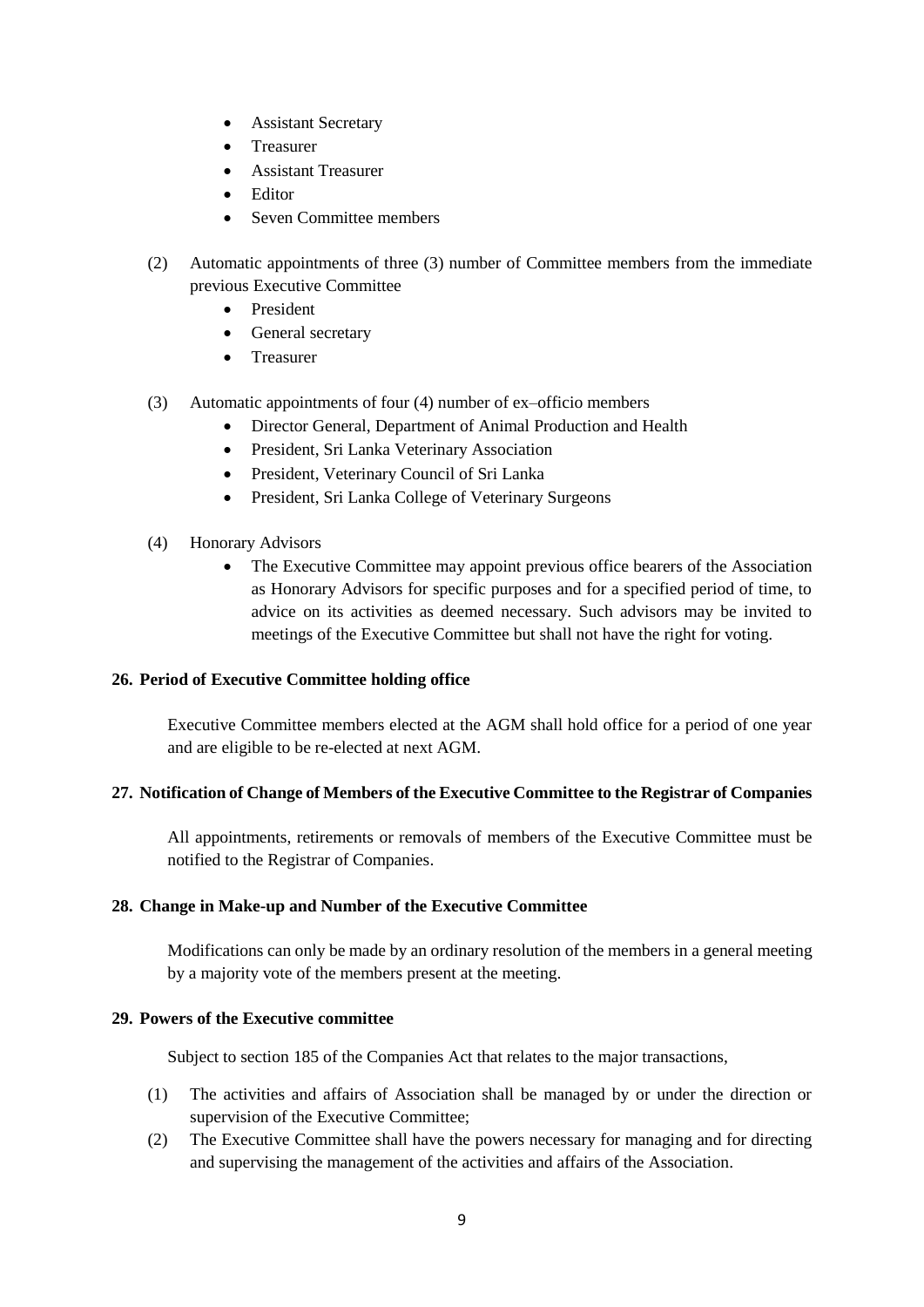"Major transaction" means:

- (a) an acquisition of or an agreement to acquire whether contingent or not, assets of a value which is greater than half the value of the assets of the Association before the acquisition;
- (b) a disposition of an agreement to dispose of, whether contingent or not, the whole or more than half by value of the assets of the Association;
- (c) a transaction which has or is likely to have the effect of the Association acquiring rights or interests or incurring obligations or liabilities of a value which is greater than half the value of the assets before the acquisition; or
- (d) a transaction or series of related transactions which have the purpose or effect of substantially altering the nature of the activities carried on by the Association.
- (3) However, the Association shall enter into any major transaction, if transaction is:
	- (a) approved by special resolution;
	- (b) consented to in writing by all the shareholders of the Association; or
	- (c) one which the Association is expressly authorized to enter into by a provision in these Articles, which was included in it at the time of incorporation or duly amended subsequently.
- (4) Overseas Chapters
	- (a) There shall be Overseas Chapters established for members residing abroad, to be decided as necessary by the Executive Committee, and as defined in the By-laws.
	- (b) Each Overseas Chapter shall appoint its office bearers and liaise with the Executive Committee in carrying out its activities.

#### **30. Duties of the Executive Committee**

The Executive Committee is at all times governed first by the Companies Act, second by these Articles, and third by any regulations in the By–laws. The Executive Committee shall have the duties set out in first schedule of the Companies Act, and in particular:

- (1) each member of the Executive Committee must act in good faith and in what he or she believes to be the best interest of the Association,
- (2) no member of the Executive Committee shall act or agree to act in a manner that contravenes any provision of the Companies Act, these Articles or By–laws of the Association

#### **31. Meetings of the Executive Committee**

- (1) The Executive Committee may meet, at least quarterly or more frequently, adjourn and run its meetings as it wishes, subject to the rest of these Articles.
- (2) Meeting of the Executive Committee shall be chaired by the president or in his absence by one of the vice - presidents.
- (3) Questions arising at any meeting must be decided by a majority of votes. Every member has one vote including the chairperson. If the votes are equal, the chairperson has a casting vote.
- (4) If any member of the Executive Committee or the General Secretary is requested by a member of the association, a meeting of members of the Executive Committee must be summoned.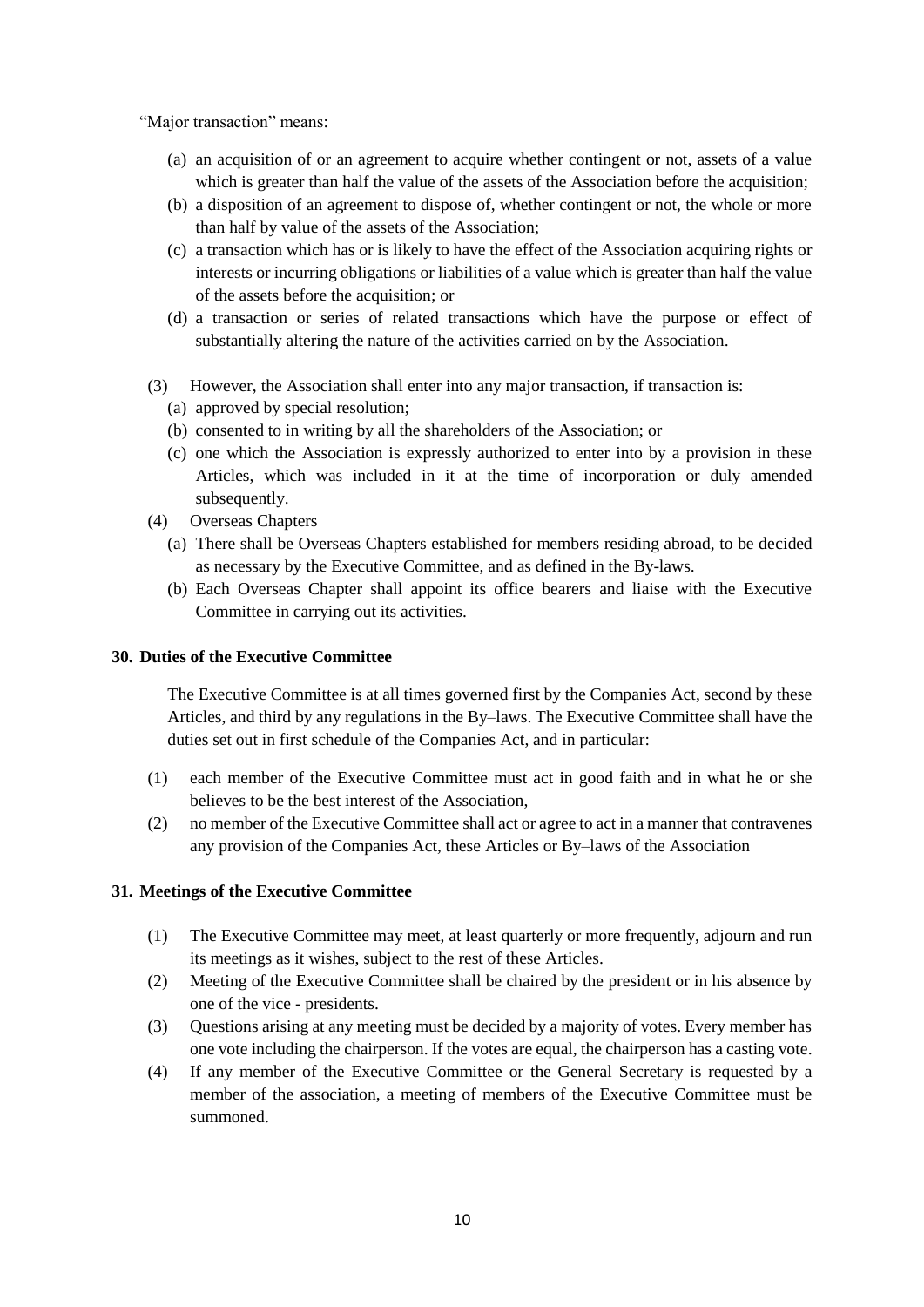#### **32. Quorum of the Executive Committee**

The quorum necessary for business to be done at an Executive Committee meeting shall be  $1/3^{rd}$ , unless the Association in a general meeting decides otherwise by ordinary resolution.

#### **33. Vacancies on the Executive Committee**

The Executive Committee may act despite any vacancy on the Executive Committee, but if the number of members falls below the quorum, it may act only to summon a general meeting of the Association.

#### **34. Ending of Membership of the Executive Committee.**

A member of the Executive Committee must cease to be a member of the Executive Committee if he or she:

- (1) becomes bankrupt or makes any arrangement or composition with his or her creditors generally; or
- (2) becomes barred from membership of Executive Committee because of any order made under the Companies Act No. 07 of 2007; or
- (3) is considered by the Executive Committee to have become incapable by reason of mental disorder, illness or injury of managing and administering his or her own affairs; or
- (4) is directly or indirectly involved in any contract with the Association and fails to declare the nature of his or her interest in the proper way and the proper way is by giving notice at the first meeting at which the contract is discussed or the first meeting after the member became interested in the contract; or
- (5) is removed from office by the members under the Companies Act; or
- (6) ceases to be a member of the Association for whatever reason.

#### **35. Removal of a Member of Executive Committee at a General Meeting**

- (1) A general meeting of the Association may remove any member of the Executive Committee before the end of his or her period of office irrespective of what the rest of these Articles or any agreement between the Association and the member may say.
- (2) Removal can take place only by the Association passing an ordinary resolution saying so. At least 28 days' notice must be given to the Association and at least 21 days' notice must be given to the membership. Once the Association receives such a notice it must immediately send a copy to the Executive Committee member concerned. He or she has a right to be heard at the general meeting. He or she also has the right to make a written statement of reasonable length. If the statement is received in time it must be circulated with the notice of the meeting. If it is not sent out, the member may require it to be read to the meeting.

#### **36. Removal of a Member of the Executive Committee by the Executive Committee**

The Executive Committee may resolve by a majority of not less than three-quarters of the Executive Committee members present and voting that he or she be removed from the Executive Committee, if a member of the Executive Committee: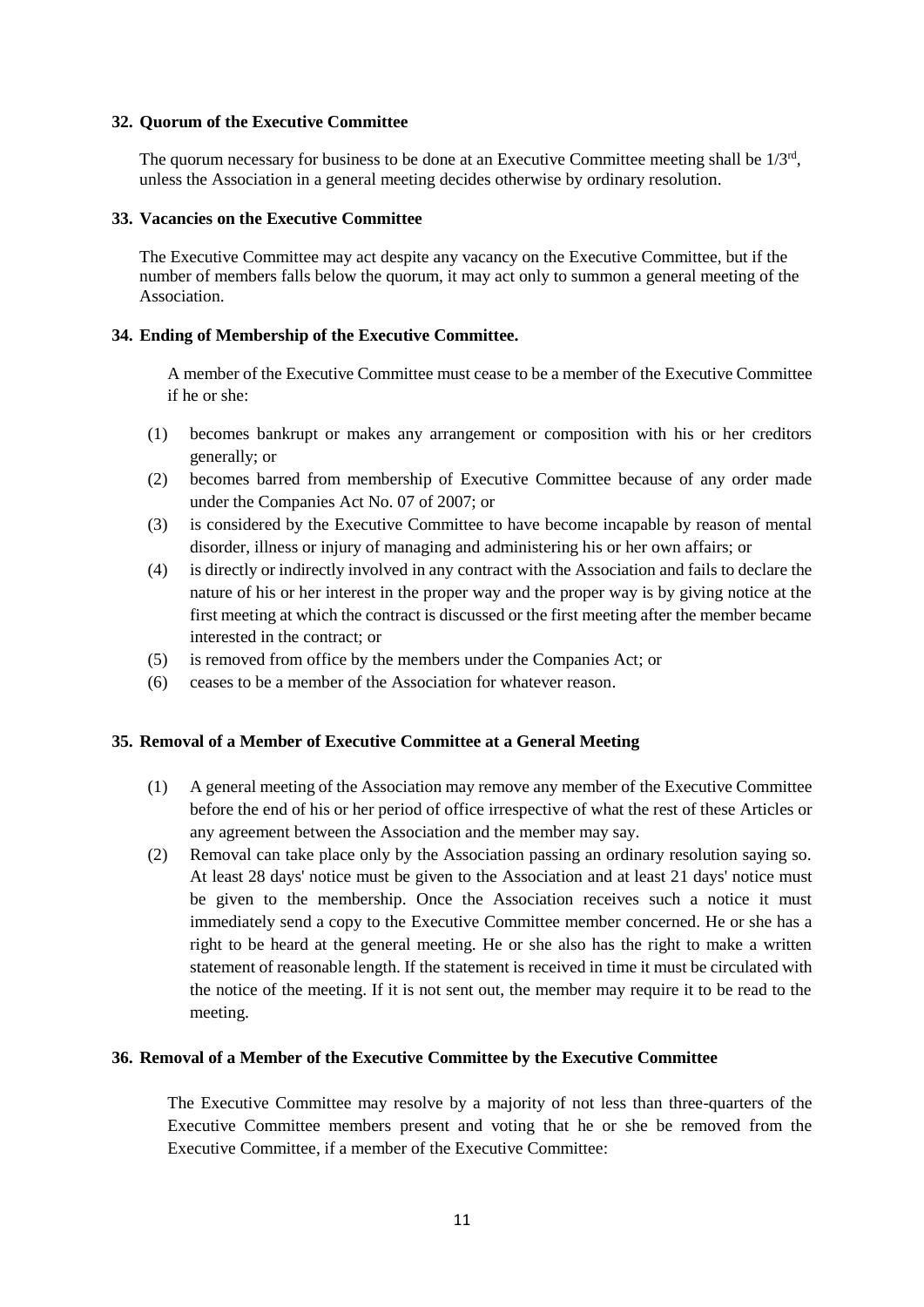- (1) has conducted himself or herself in a manner which in the opinion of the Executive Committee is prejudicial to the interests of the Association or renders him or her unfit for membership of the Executive Committee; or
- (2) fails to attend three consecutive meetings of the Executive Committee;
- (3) However, member of the Executive Committee must be given at least 14 days' notice in writing of the resolution and shall have been permitted to have been present at the meeting and heard in his or her own defense.

### **37. Delegation of Powers of Executive Committee to Standing Committees**

The Executive Committee may delegate the administration of any of its powers, subject to the matters referred in section 186 (2) of the Companies Act., to Standing Committees consisting of two or more of its members. A Standing Committee must conform to any regulations that the Executive Committee imposes on it, including any quorum requirements. In the absence of a specific rule, the quorum will be two members of the Standing Committee.

- (1) The members of the Executive Committee on the Standing Committee may (unless the Executive Committee directs otherwise) co-opt other individuals to serve on the Standing Committee.
- (2) All acts and proceedings of the Standing Committee must be reported to the Executive Committee as soon as possible.

### **38. Chairperson of Standing Committees**

A Standing Committee may elect a chairperson of its meetings if the Executive Committee does not nominate one, and if at any meeting the Standing Committee's chairperson is not present within fifteen minutes after the appointed starting time, the members of the Standing Committee present may choose one of their numbers to be chairperson of the meeting.

### **39. Meetings of Standing Committees**

- (1) Standing Committee may meet and adjourn whenever it chooses.
- (2) Questions at the meeting must be decided by a majority of votes of the members present.
- (3) Minutes of each meeting of a Standing Committee must be taken and entered in minute books as required and copies of these minutes must be given to all members of the Executive Committee.

### **40. Indemnity and Insurance**

- (1) Subject to section 218(2), the Association shall indemnify every member of Executive Committee, auditor, secretary and employee out of the company's assets against following liability incurred in the course of defending any proceeding that relates to any act or omission in his capacity as member of Executive Committee, auditor or secretary:
	- (a) any liability incurred in connection with any negligence, default, breach of duty or breach of trust in relation to the Association,
	- (b) any liability incurred in connection with the activities in his official capacity as a member of Executive Committee of the Association,
	- (c) any other liability incurred as an officer of the Association.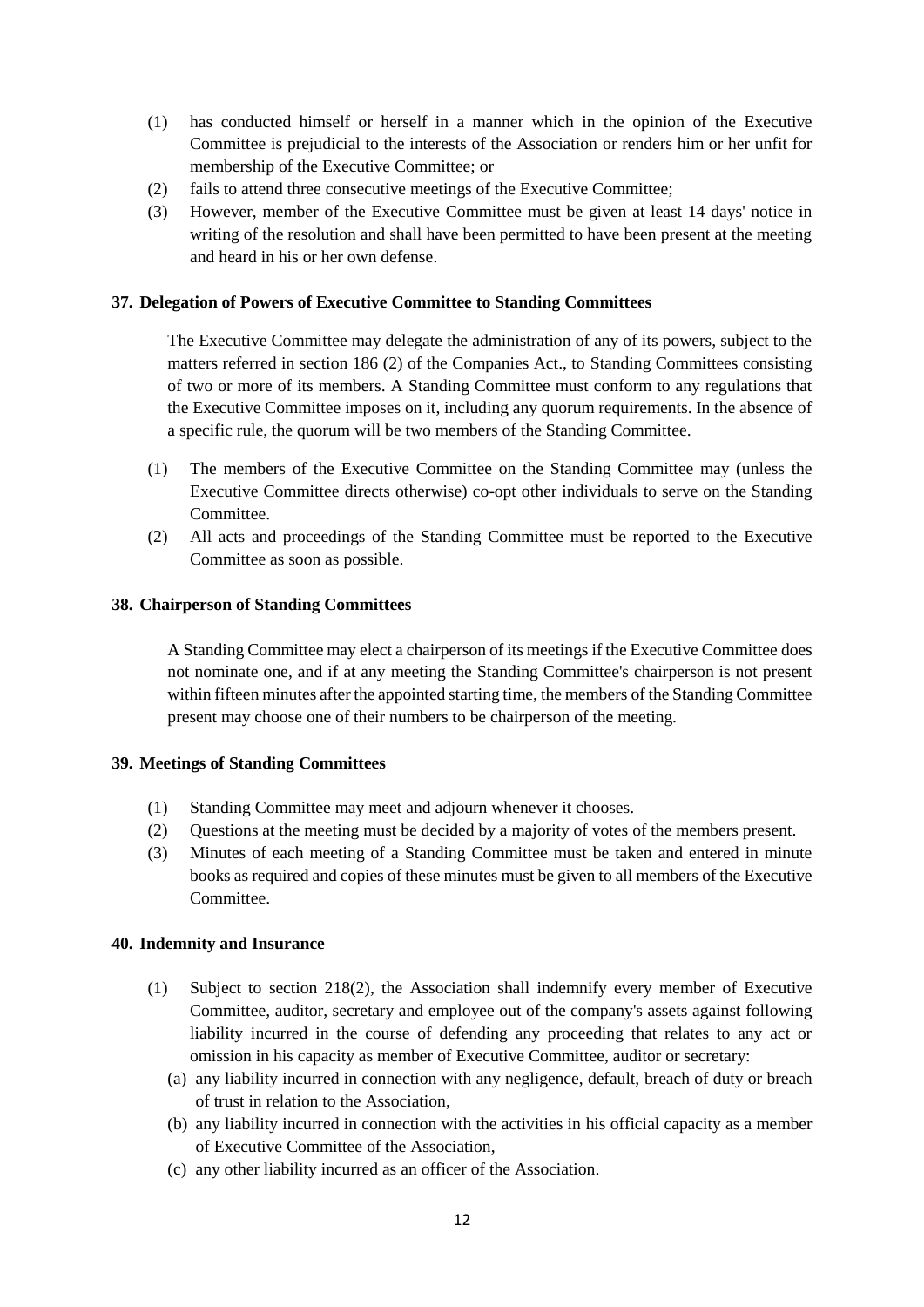- (2) This Article does not authorize any indemnity which would be prohibited or rendered void by section 218(1) of the Companies Act or by any other provision of law.
- (3) The member of Executive Committee may decide to purchase and maintain insurance, at the expense of the Association for the benefit of any relevant member of Executive Committee, auditor, secretary and employee in respect of any relevant loss.

# **41. The Keeping of Minutes**

The General Secretary, in liaison with the Executive Committee, must have minutes entered in the minute books:

- (1) of all appointments of officers by the Executive Committee;
- (2) of the names of the member of Executive Committee and of Standing Committee present at each of its meetings and;
- (3) of all resolutions and proceedings at all meetings of:
	- (a) the Association;
	- (b) the members of Executive Committee;
	- (c) Standing Committees.

### **42. Interested Members of Executive Committee**

- (1) Any member of the Executive Committee who is interested in a transaction to which the Association is a party must disclose that interest in accordance with section 192 of Companies Act.
- (2) Subject to paragraph (3) of this Article, any member of Executive Committee of the Association is interested in a transaction to which the Association is a party, if, and only if, the member of the Executive Committee:
	- (a) is a party to or will or may derive material financial benefit from the transaction;
	- (b) has a material financial interest in another party to the transaction;
	- (c) is a member of Executive Committee, officer or trustee of another party to, or person who will or may derive a material financial benefit from the transaction, being a party or person including that:
		- i is the parent, child or spouse of another party to or person who will or may derive a material financial benefit from the transaction; or
		- ii is otherwise directly or indirectly materially interested in the transaction.
- (3) A member of Executive Committee is not interested in a transaction to which the Association is a party, if the transaction comprises only the giving by the Association of security to a third party which has no connection with the members of Executive Committee, at the request of the third party, in respect of a debt or obligation of the Association for which the members of Executive Committee or another person has personally assumed responsibility in whole or in part, under a guarantee, indemnity or by the deposit of a security.
- (4) Paragraph (2) of this Article does not apply to any remuneration or other benefit given to a member of the Executive Committee in accordance with Article No 9.
- (5) A member of the Executive Committee who is interested in a transaction entered into or to be entered into by the Association, may subject to paragraph 2 of this Article:
	- (a) vote on a matter relating to the transaction;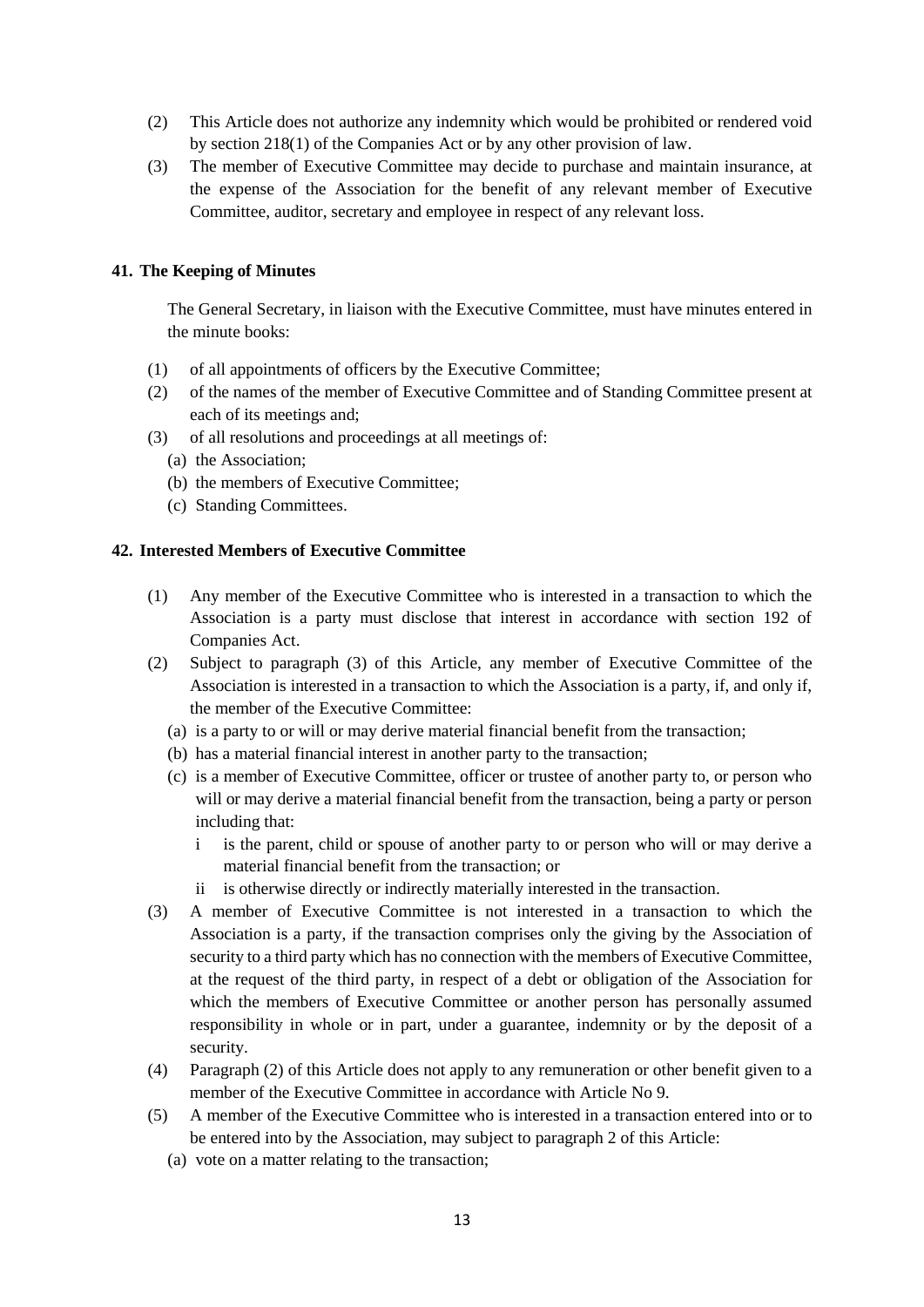- (b) attend a meeting of members of Executive Committee at which a matter relating to the transaction arises and be included among the members of Executive Committee present at the meeting for the purpose of a quorum;
- (c) sign a document relating to the transaction on behalf of the Association; and
- (d) do any other thing in his capacity as a member of the Executive Committee in relation to the transaction, as if he or she was not interested in the transaction.
- (6) A member of the Executive Committee who has information in his capacity as a member of Executive Committee or employee of the Association which would not otherwise be available to him, must not disclose that information to any person or make use of or act on the information, except:
	- (a) for the purposes of the Association;
	- (b) as required by law; or
	- (c) in accordance with paragraph (7) of this Article.
- (7) A member of the Executive Committee may disclose, make use of or act on information if:
	- (a) the members of Executive Committee are first authorized to do so by the Executive Committee under paragraph (8) of this Article; and
	- (b) particulars of the authorization are entered in the interests register.
- (8) The Executive Committee may authorize members of Executive Committee to disclose, make use of or act on information, if it is satisfied that to do so will not be likely to prejudice the Association.

### **43. Resolutions Approved in Writing and Telephonic Meetings**

A resolution in writing signed by all the members of Executive Committee or any specific committee is as valid as if it had been passed at a properly held meeting of Executive Committee or Standing Committee held physically or electronically. The resolution may consist of several documents signed by one or more members of the Executive Committee or Standing Committee.

### **44. Validity of Acts Done at Meetings**

If it is discovered that there was some defect in the appointment of a member of Executive Committee or that he or she was disqualified, anything done before the discovery at any meeting of the Executive Committee is as valid as if there were no defect or disqualification.

#### **45. Company Secretary**

- (1) The company must at all times have a company secretary and the members of Executive Committee may appoint the company secretary for such term and on such conditions as it thinks fit. The remuneration of the company secretary shall be agreed to by the members of Executive Committee and the secretary.
- (2) The Executive Committee may also remove the company secretary as and when the majority of the Executive Committee decides.

### **46. Actions of Members of Executive Committee and the Company Secretary**

Where the Company Act or these Articles require something to be done by members of Executive Committee and the secretary, it should not be done by a member acting in both capacities.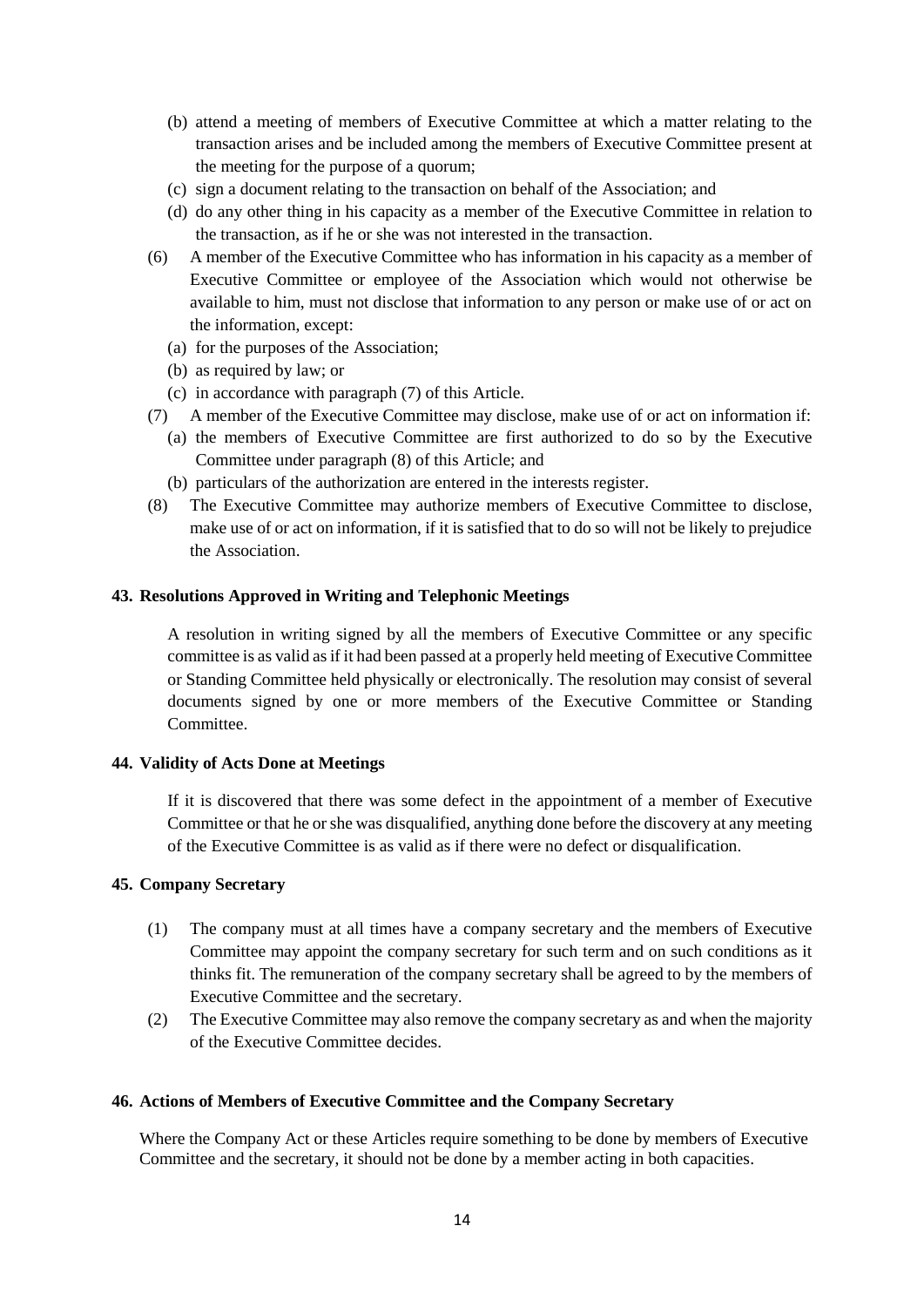### **47. Maintaining Bank Accounts and Payments**

- (1) All cheques, promissory notes, drafts, bills of exchange and other negotiable instruments paid to the Association must indicate the name of the Association in full and be receipted by the Association and deposited in such Bank in credit of current account, savings account or deposit account of the Association as the Executive Committee may decide, from time to time.
- (2) All cheques, promissory notes, drafts, bills of exchange and other negotiable instruments of the Association shall be signed by two members of committee such as by the President, or General Secretary and by the Treasurer or Assistant Treasurer, in the absence of Treasurer.

# **48. Accounts**

- (1) The Treasurer, in liaison with the Executive Committee, is responsible for maintaining proper books of account /accounting records in accordance with the law. In particular, the books of account / accounting records must show:
	- (a) all amounts received and spent by the Association;
	- (b) all procurements by the Association; and
	- (c) the assets and liabilities of the Association.
- (2) The books of account / accounting records must give a true, up-to-date and fair view of the state of the Association's affairs and the results of its operations for any financial period and must explain its transactions.

### **49. Financial Statements**

- (1) The Executive Committee must, for an accounting period ending 31st March of each year, prepare:
	- (a) a statement of financial activities Receipts and Payment account or Income and expenditure Accounts as applicable;
	- (b) a statement of financial position / balance sheet; and other explanatory notes to the statement of activities and financial position as at the date of ending the accounting period as required;
	- (c) a report by the Executive Committee on the state of the Association as required by the law; and
	- (d) such other reports, statements or accounts as are from time to time required by law.
- (2) The Executive Committee must file with the Companies Registrar the annual returns that are required.

### **50. Books Must be Kept at the Office**

The books of account must be kept at the Registered Office or at other places decided and informed to the Registrar of Companies by the Executive Committee and must always be open to inspection by members of the Executive Committee.

### **51. Inspection of Books**

The Executive Committee must decide whether, how far, when, where and under what rules the books of account may be inspected by members who are not on the Executive Committee. A member who is not on the Executive Committee may only have the right to inspect books of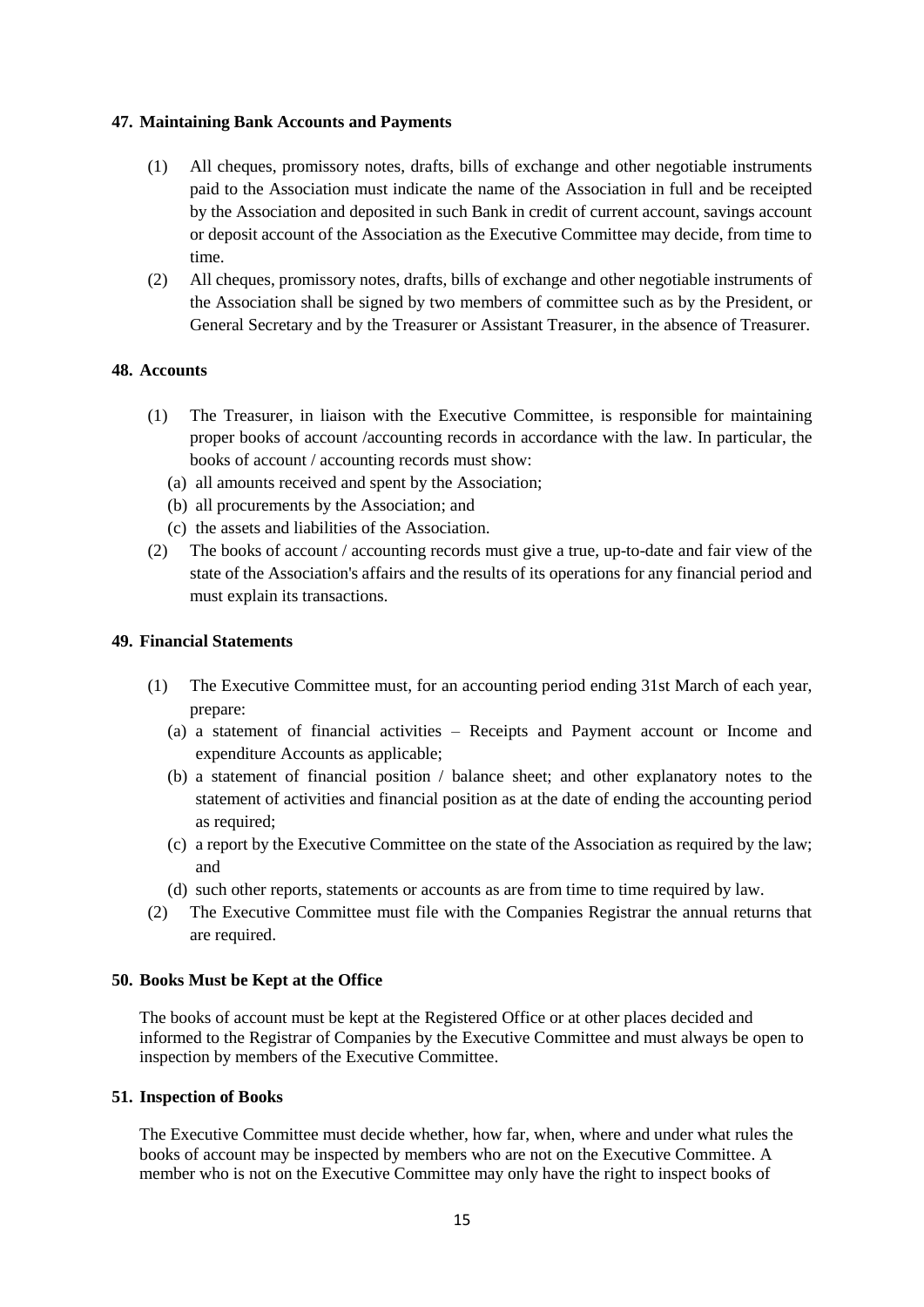account or documents of the Association if the right is given by law or authorized by the Executive Committee or by the majority of the members at a general meeting.

# **52. Copies for Members**

- (1) Documents must be sent to members of the Association at least 14 days before the date of the general meeting. These documents are:
	- (a) a copy of every financial statement (including every document required by law to be attached to it);
	- (b) a copy of any report from reporting accountants or auditors;
	- (c) a copy of the report of the Executive Committee; and
	- (d) any other document as decided by the Executive Committee.
- (2) This Article does not require a copy of these documents to be sent to anyone whose address the Association does not know.

## **53. Appointment of Reporting Accountants or Auditors**

- (1) The Association shall appoint a chartered accountant or a firm of chartered accountants being properly qualified reporting accountants or auditors.
- (2) At every annual general meeting, the Association must appoint a chartered accountant or a firm of chartered accountants being properly qualified reporting accountants or auditors for the following year in accordance with section 154 of the Act.
- (3) An auditor who is appointed at an annual meeting is deemed to be reappointed at the following annual meeting, unless:
	- (a) he or she is not qualified for re-appointment;
	- (b) the Association resolves at that meeting to appoint another person in his or her place; or
	- (c) the auditor has given notice to the Association that he or she does not wish to be reappointed.

### **54. Service of Notices**

- (1) The Association may give notice to any member either personally or by delivering it or sending it by ordinary post, e-mail or fax to his or her registered address. Any notice will be treated as having been served by properly addressing, pre-paying and posting a sealed envelope containing the notice. If a notice is sent by post to address it will be treated as having been received three days after the envelope containing it was posted. Notices sent by e-mail or fax will be treated as having been received 24 hours after transmission, even if a subsequent hard copy is sent. Notices left at a shareholder's registered address or such other postal address as notified by the member to the Association for the purpose of receiving communications from the Association shall be deemed to have been received on the day it was left.
- (2) A member who gives to the Association an address at which notice may be given to him or her, or an address or fax number to which notices may be sent by electronic means, shall be entitled to have notices, documents or other information sent to him or her at that address, but otherwise no such member shall be entitled to receive any notice, document or other information from the Association.